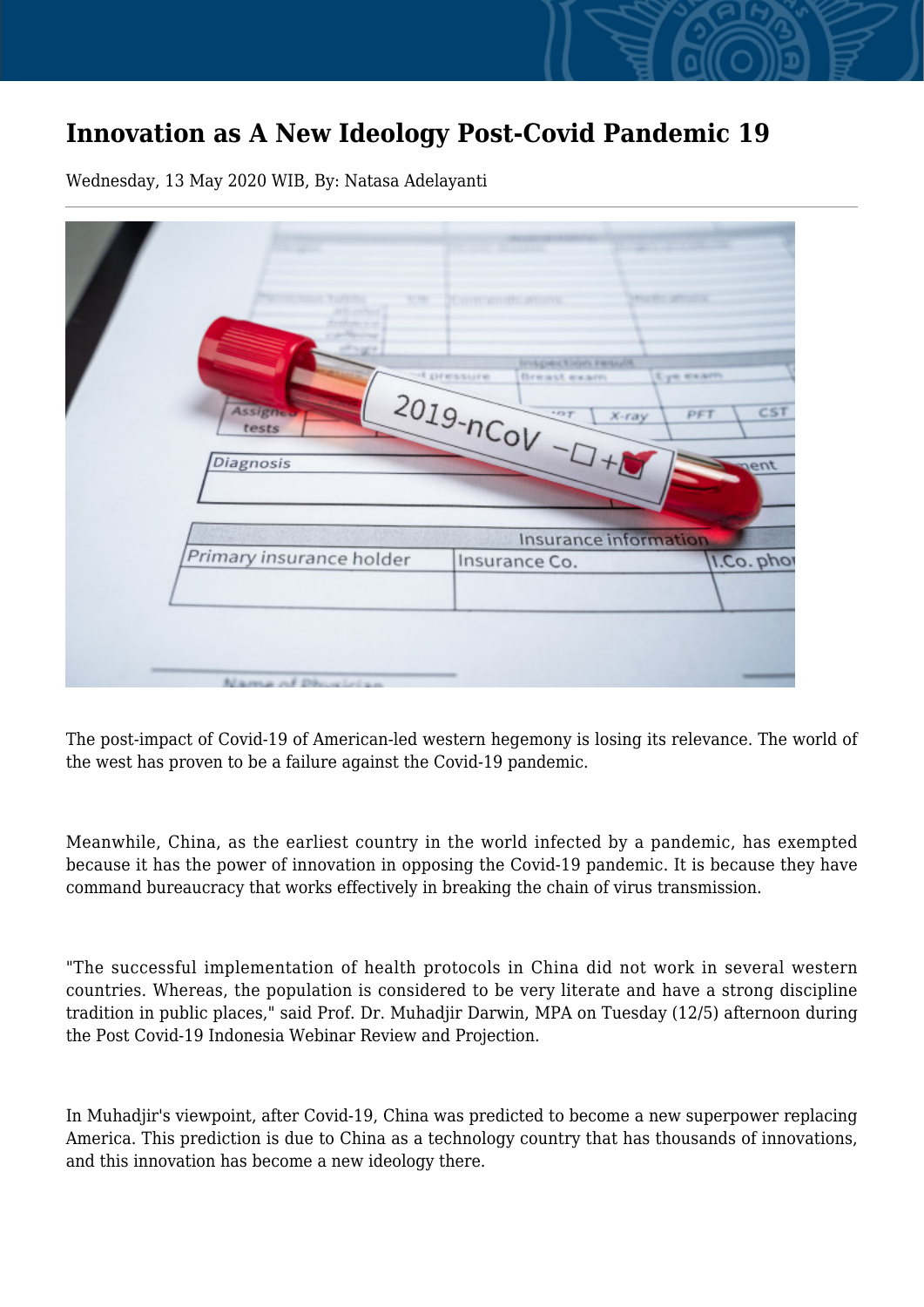While for America itself, the impact after Covid-19, they would probably have fragile economic conditions. The American budget has a tremendous deficit, and President Trump covered it by increasing the country's debt so that he is currently dubbed the "debt king."

"Therefore, it makes sense to presume China to lead the world economy. The world is no longer controlled by the power of weapons, but by the power of innovation," said the Head of Masters and Doctoral Programs in UGM Policy and Innovation Leadership.

Muhadjir supposed that these allegations are due to American hegemony in nuclear power, and the presence of Covid-19 now corrects the dollar. Americans who excel in "Dead-style" weapons against the pandemic, while China has managed to overcome them through innovation and citizen discipline in implementing its innovation.

"As Joseph Nye calls it, global competition by relying on hard-power seems to be a force of the past. Now everything is in the era of a new civilization. The soft-power utilization will be the key to victory in the global arena," he explained.

Even this, according to Muhadjir, reversed the opinion of Samuel Huntington. He predicted that with the end of the cold war in the world, a new conflict would emerge that originated from religious identity, namely between the Christian and Jewish western societies with the Islamic world. This prediction was not proven and was only accurate in the short term with the rise of Islamic terrorism and the growth of anti-western Islamic radicalism. Even then, many accused it as a product of western manipulation.

The western world no longer sees Islam as a threat. When white anti-Islamic citizens shot 50 mosque worshipers in New Zealand, as a result of this incident, New Zealanders (Kiwi) was friendly and vented empathy for the practice of Muslim worship in the country.

Also, in America and several European countries, the presence of Islam does not cause hostility from Christians and Jews. They get social recognition instead, such as the victory of a number of Islamic politicians and managed to occupy public positions, such as the Mayor of London, who is a Muslim.

Muhadjir mentioned the reasons why China succeeded in winning in the is because of their own strength of the innovation. The Chinese economy is increasing due to innovative adaptations to the existence of a capitalistic global market.

China seems to focus on soft-power rather than hard-power. China itself does not seem to glorify its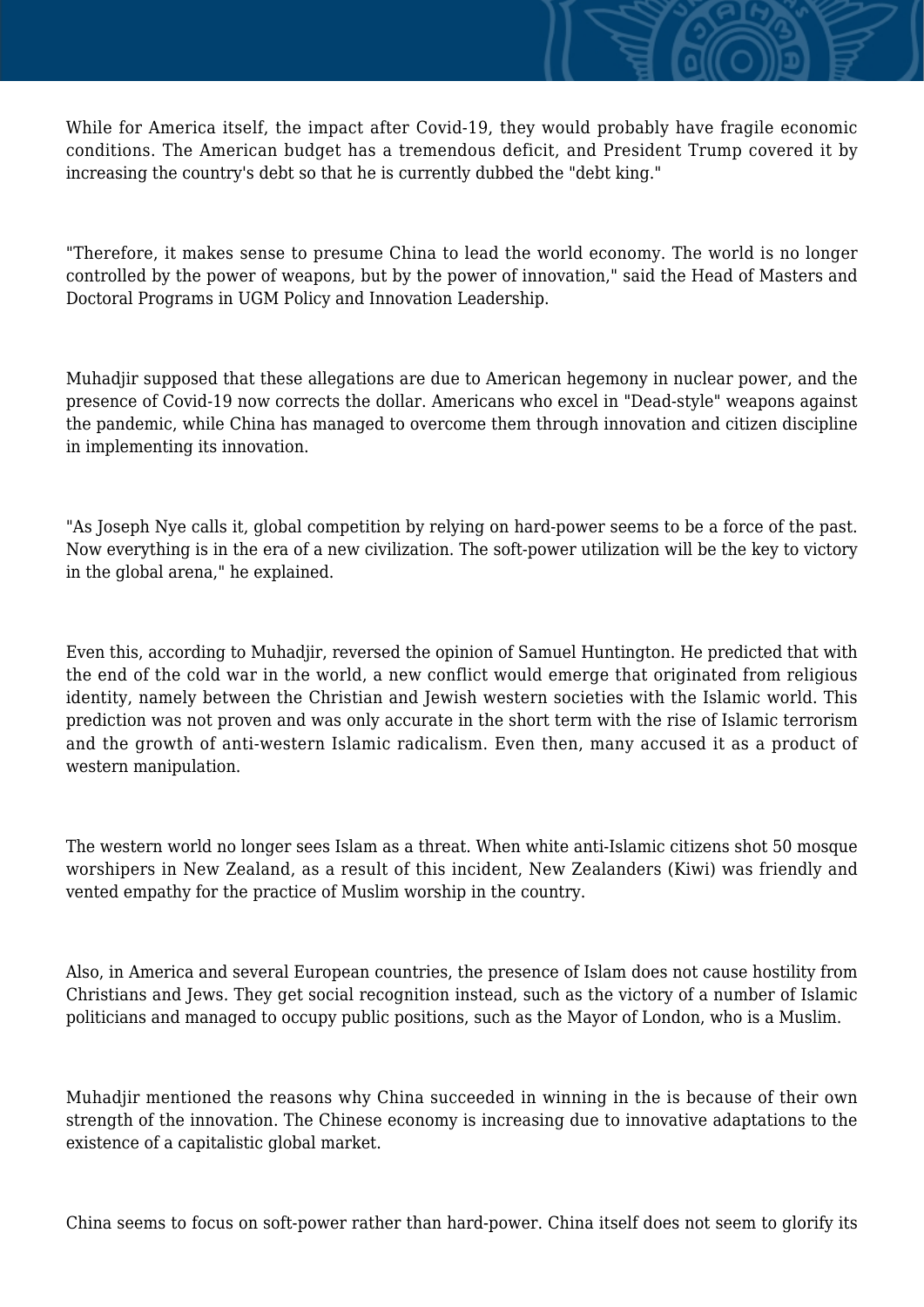

"After Covid-19, this is not a prominent economic ideology, nor is it a religious ideology. All religions will still be present. Instead of putting forward its hard-power, they will make the superiority of its soft-power, which is the value and message of a peaceful religion. "Similar to China, its soft character has never glorified its communism, but with its soft-power and innovation, it has won the global competition," he said.

Post Covid-19 Indonesia Review and Projection Webinar was held by the Masters and Doctoral Study Program in Leadership and Policy Innovation, UGM Graduate School. The webinar also presented Prof. Dr. Djokosantoso Moeljono, an author and leadership learner, Dr. Salomo Damanik, an observer of public policy, SRD & Co Legal, and "Strategic Policy Consultant" and Dr. Agus Heruanto Hadna, a senior researcher at UGM PSKK.

For Agus Heruanto Hadna, both the United States, which is a crusade in democracy and China with its communism, are not able to hold Covid-19. Government policies in various countries with various political systems are not ready to encounter Covid-19.

"You might say that deliberative policy either in democracies or authoritarianism in communist systems is not working," he said.

According to Hadna, a country that fails to utilize knowledge in decision making is the country most severely affected by Covid-19. On the other hand, the panic of government units occurred in response to the Covid-19 pandemic by making conflicting policies.

"Therefore, speed, accuracy, and risk-taking in decision making are the keys to success," he said.

Solomon Damanik stated that after Covid-19, the essential thing for Indonesia is how to re-knit the economy. For this reason, the synergy between ministries is needed and not fragmented policies.

We need "Conglomeration" of handlings, such as the Ministry of Home Affairs and the Ministry of Agriculture, to overcome food security and food self-sufficiency. Then the Ministry of Industry and the Ministry of Cooperatives and SMEs need to revitalize the national industry, revive the informal sector, small businesses, and the real sector to increase purchasing power.